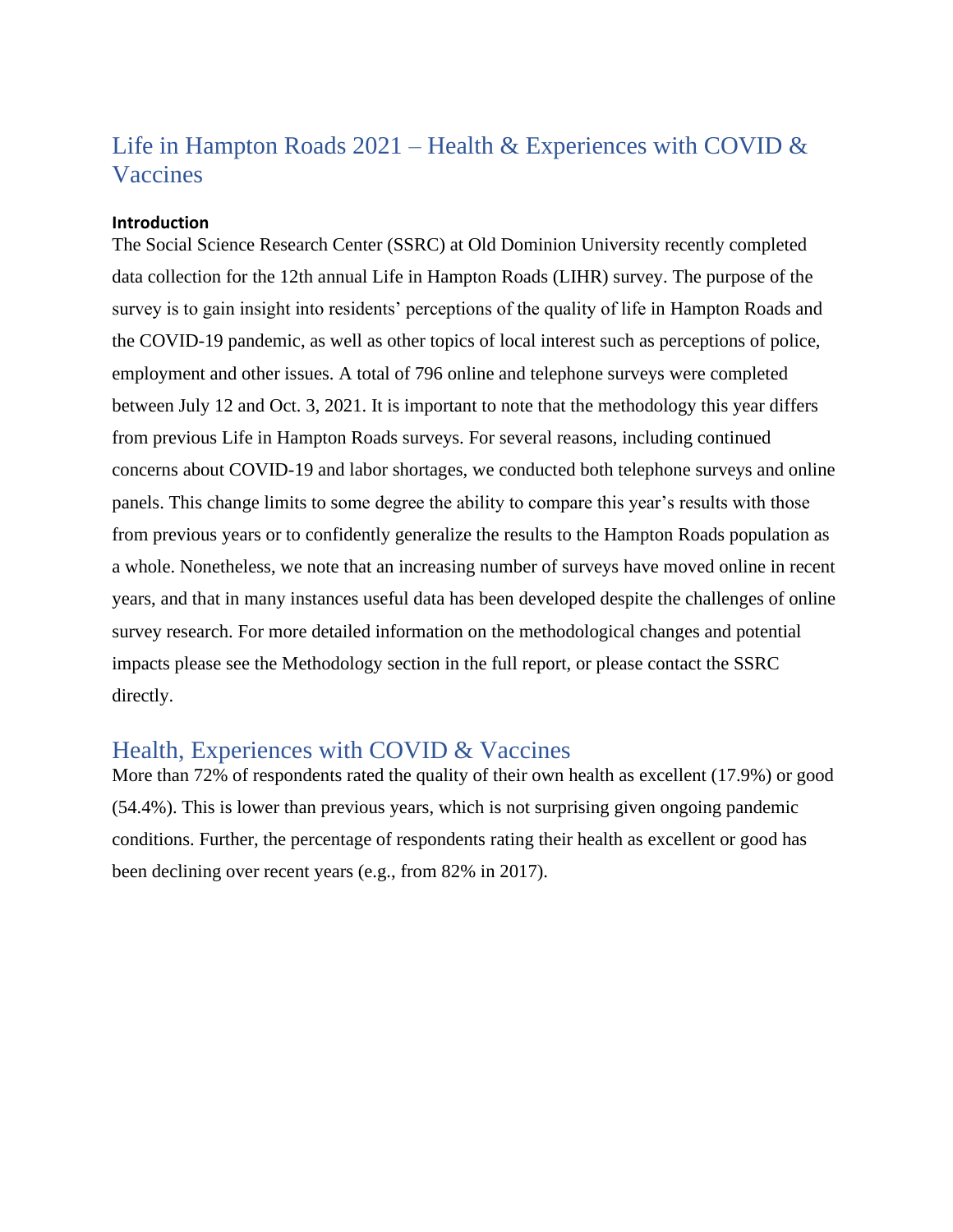

Respondents were asked if they personally knew someone who was affected by COVID-19. One in five respondents (20.3%) knew of someone who had died as a result of COVID-19. More than half (51.6%) knew of someone who has been ill but not seriously ill. Almost one in four (23.3%) knew of someone who had been seriously ill but not required hospitalization and 27% knew of someone who has been hospitalized. Just under one-third (29%) responded "none of the above" to knowing someone who was personally ill with COVID-19. This reflects the increasing levels of personal experience with the pandemic from last year. In 2020, nearly two-thirds (61%) responded "none of the above" and only 8% know someone who had died as a result of having COVID-19.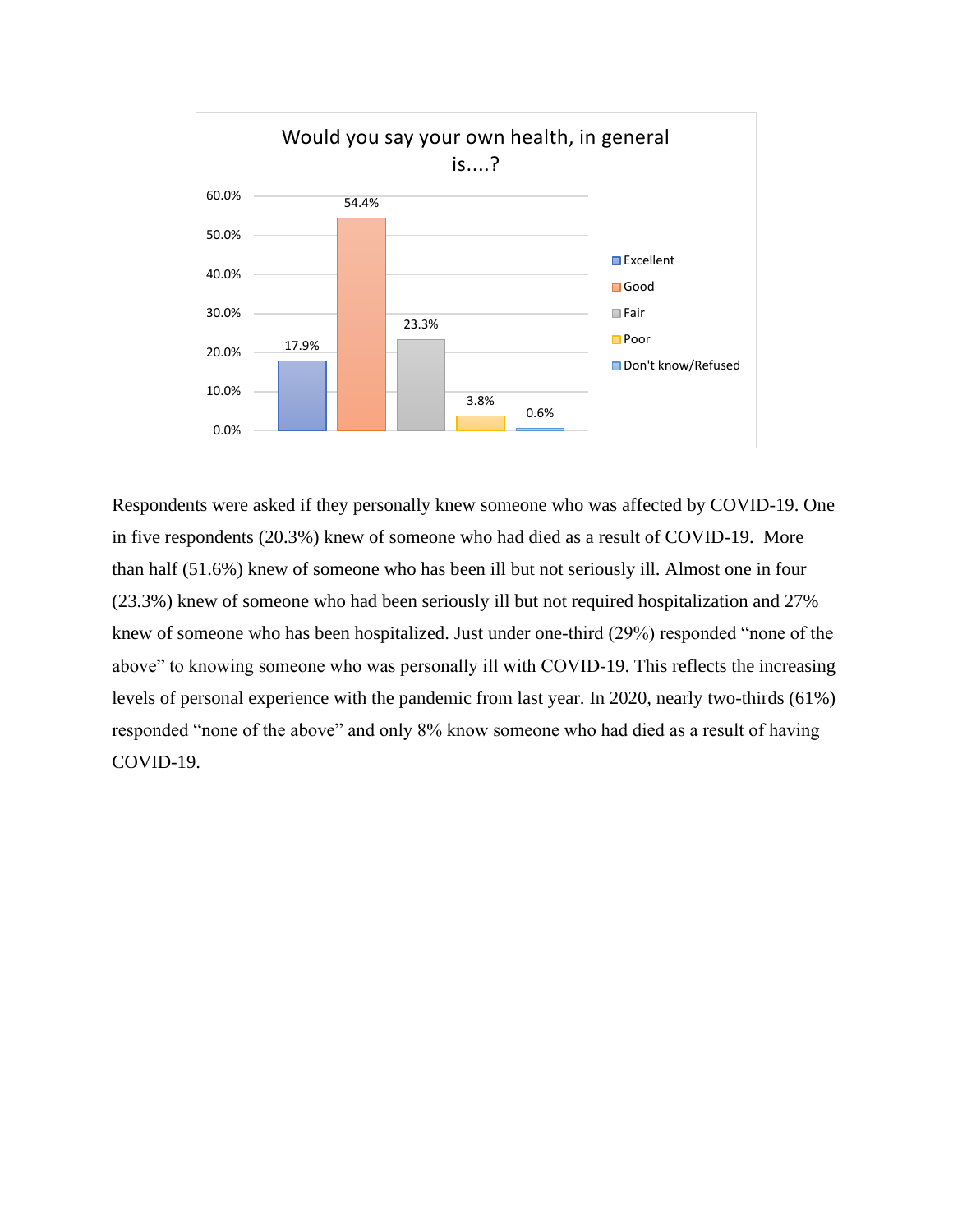

### COVID-19 Vaccination Status

The Food and Drug Administration (FDA) approved the use of the Moderna and Pfizer vaccines for emergency use in December 2020. By the time the Life in Hampton Roads survey began, about 5 million adults in Virginia had at least one dose of the vaccine<sup>1</sup>. Hampton Roads residents were asked if they had been vaccinated with at least one dose of a COVID-19 vaccine and 74.3% indicated yes. Overall, 69.9% of respondents indicated that they were fully vaccinated and 25% indicated that they were not vaccinated (even partially).



<sup>1</sup> For example, see:<https://ourworldindata.org/covid-vaccinations?country=USA>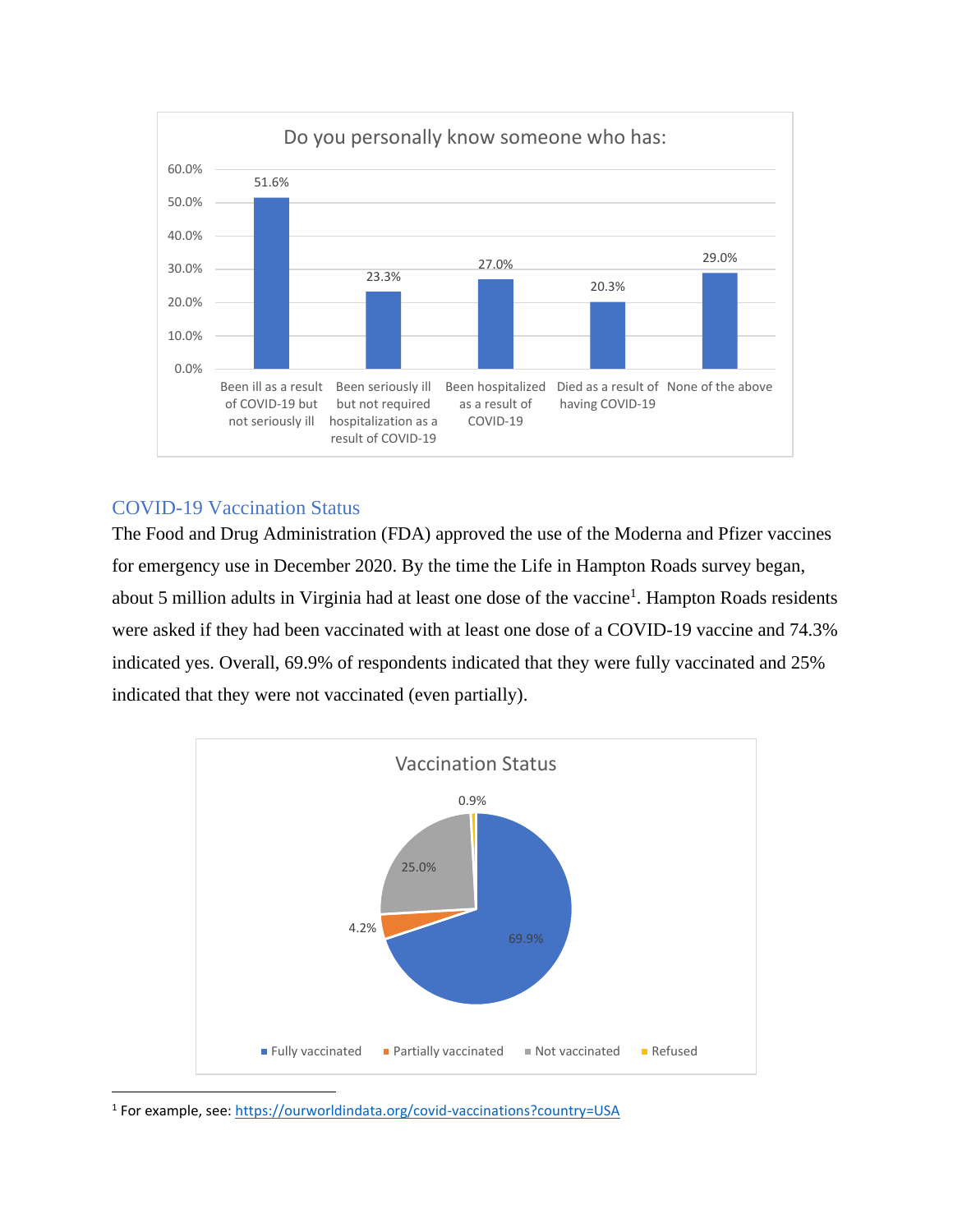The 25% who indicated that they had not received at least one dose were asked under what circumstances they would be willing to get a vaccine. More than half (51.3%) indicated that they would not be willing to get a vaccine in any of the circumstances asked about. Another 16.6% indicated that they would be willing if it was required for them to work or to return to work. About 15% indicated that they were willing and just waiting for their turn or their appointment. Eleven percent indicated they would be willing if a medical provider recommended it or if it is required to travel. About 5% indicated they would be willing if it would allow them to not have to wear a mask at work, if it would be required to return to college/university or some other educational setting, or if it is required for other reasons.

Those who indicated that they would be unwilling to get a COVID-19 vaccine were asked an open-ended/free response question about why they choose to not get vaccinated. The most frequent responses included a general distrust of the government or the pharmaceutical companies, concern about the safety of the vaccines or the possible side effects, and the speed at which they were developed.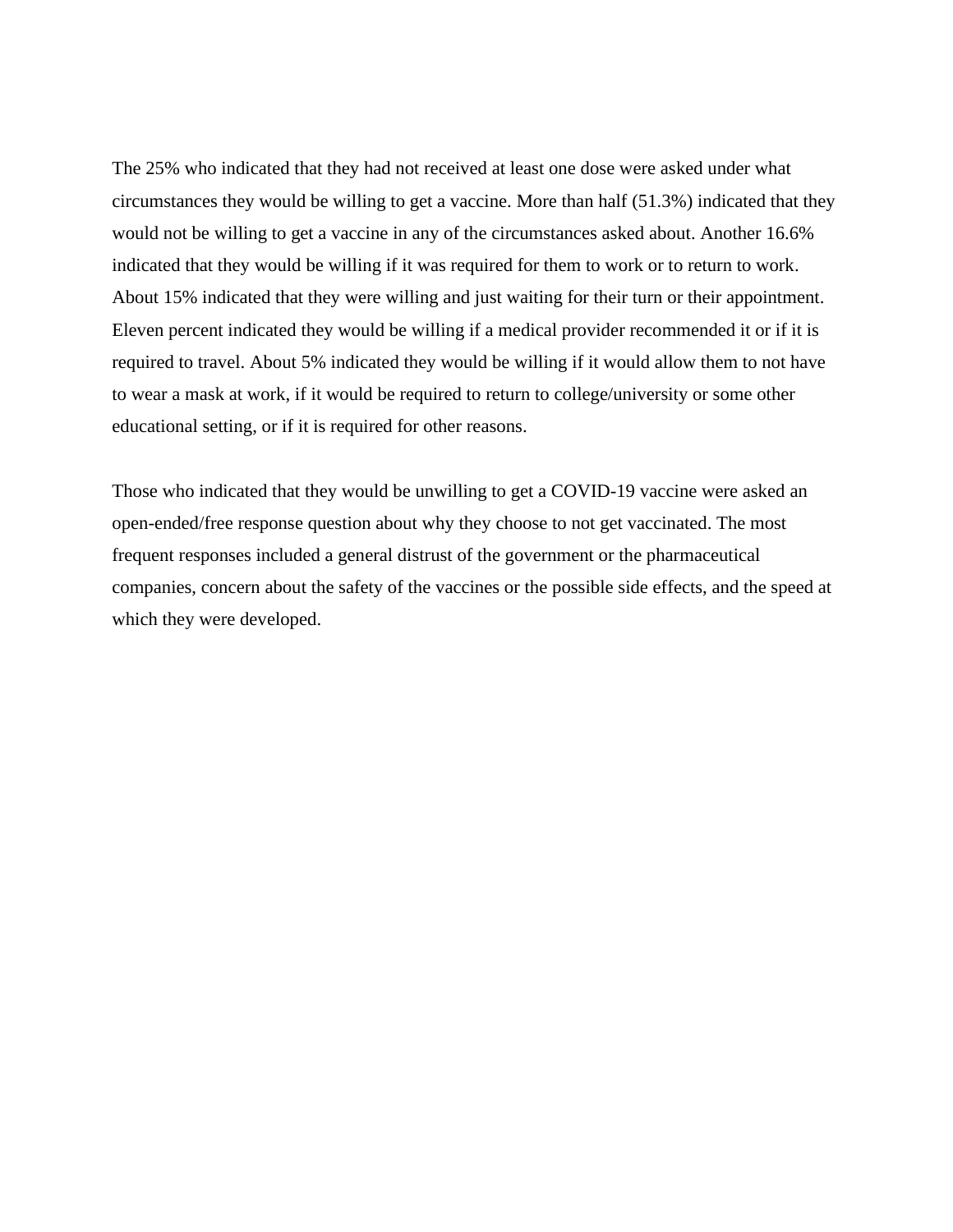

### COVID-19 Response

Respondents were asked to rate the job of President Joe Biden, their state elected officials and local elected officials in terms of responding to the coronavirus outbreak. President Biden received the highest percentage of "excellent" ratings (17.8%) but also the highest percentage of "poor" ratings (27.4%). Local elected officials received the highest percentage of "good" (34.6%) and "fair" ratings (35.3%). When combining "excellent" and "good" responses, local elected officials were rated slightly higher than state elected officials and the president (47.3% compared to 45.6% and 45.4% respectively). Respondent ratings of state and local officials' response to the pandemic were fairly similar to the ratings from 2020, though both were down slightly. In 2020 just over half of respondents (51%) rated state and local officials' pandemic response as good or excellent.